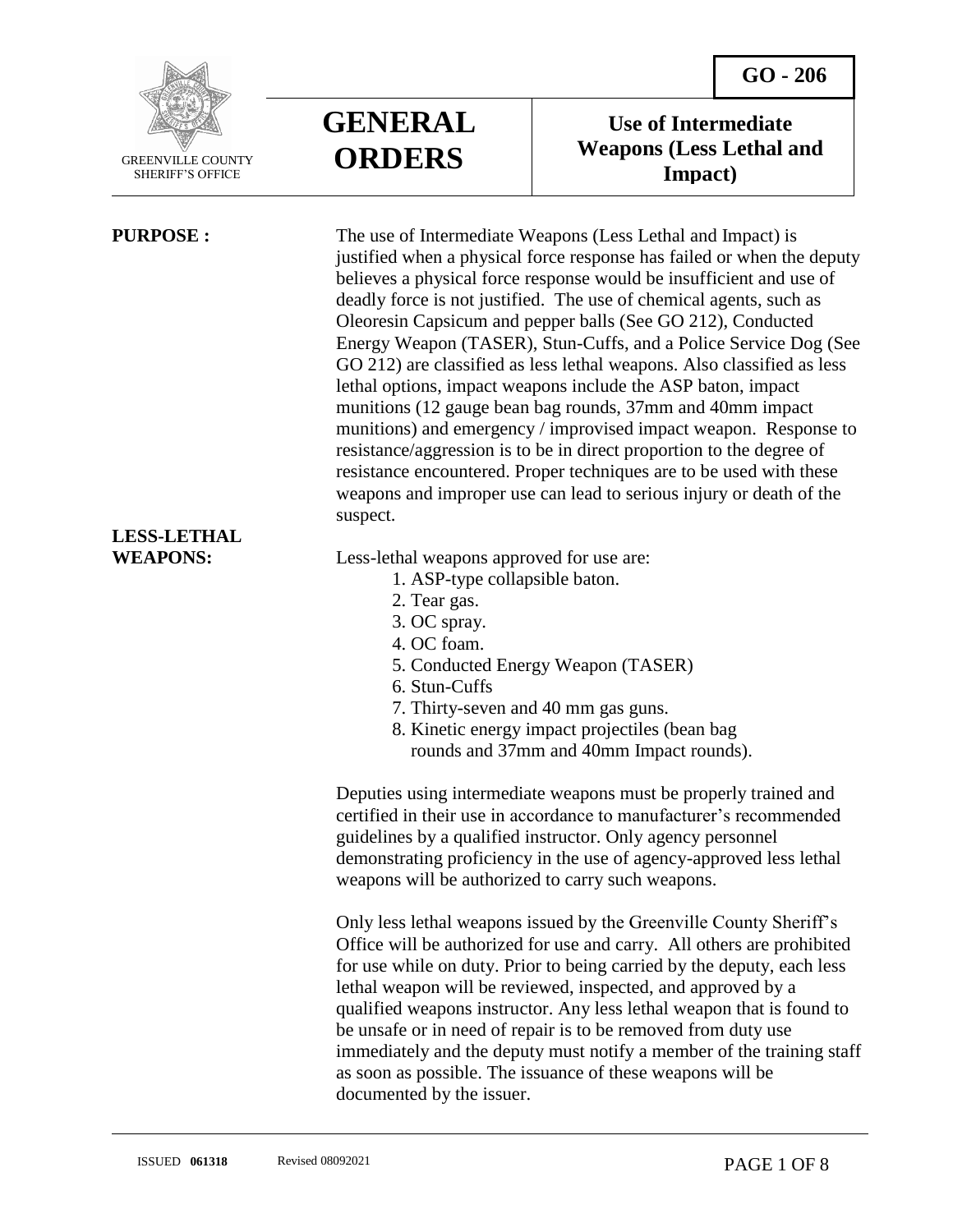### **PROCEDURE FOR USE OF OC (OLEORESIN CAPSICUM): General Requirements:**

Deputies may either be issued foam or spray depending on their assignment. When using OC, the deputy should target the subject's face/eyes.

### **Deputy Response:**

- 1. Reassure subject that effects of the pepper product are temporary.
- 2. Remove the subject from the contaminated site and into fresh air.
- 3. Decontaminate subject with water.
- 4. Monitor subject for physical conditions indicating the possible onset of a medical emergency.
- 5. If a subject requires medical attention, the deputy will summon assistance from EMS or transport the subject to a medical facility for evaluation.

### **SYMPTOMS INDICATING ONSET OF A MEDICAL EMERGENCY INCLUDE BUT NOT LIMITED TO:**

- Profuse sweating.
- Chest/neck pain.
- Shallow or restricted breathing.
- Loss of consciousness.
- Manifestations of paranoia/panic.
- Uncontrollable vomiting and diarrhea.
- Sudden tranquility after an outburst of bizarre or aggressive behavior.
- Wearing contact lens (must be removed by medical personnel) or recent Lasik eye surgery.
- Known pregnancy.

### **PROCEDURES FOR USE OF THE TASER: General Requirements:**

The TASER may be used in situations where a subject presents an imminent physical threat to an officer, themselves, or another person. TASERS are limited to use against subjects who are exhibiting active aggression or who are actively resisting in a manner that, in the officer's judgment, is likely to result in injuries to the officer, themselves or others.

In Armstrong v Pinehurst,  $810$  F.3d  $892(4<sup>th</sup> Cir., 2016)$ , the court stated that TASERS are proportional force only when deployed in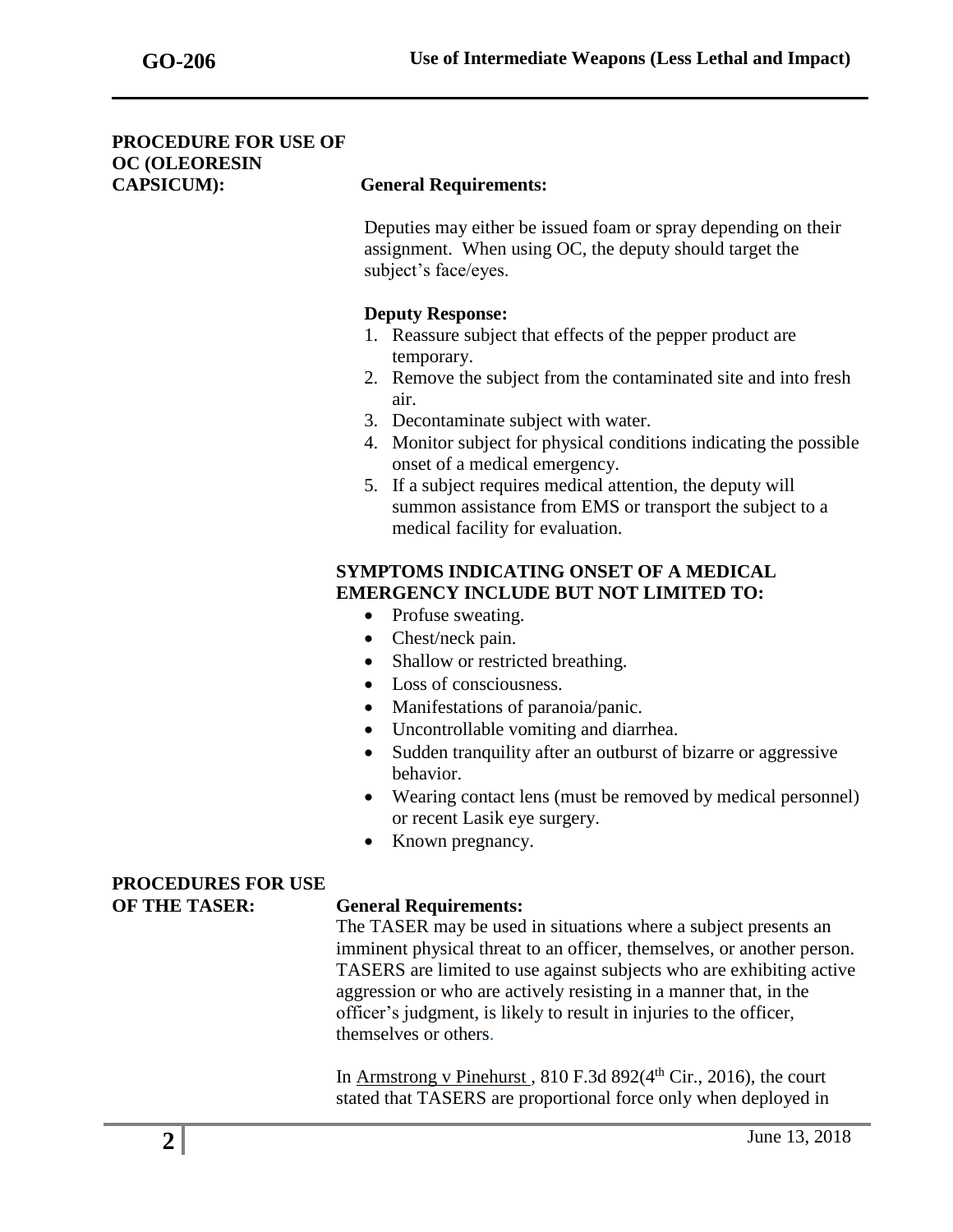response to a situation in which a reasonable officer would perceive some immediate danger that could be mitigated by the using the TASER.

- 1. A TASER should be deployed at a distance not greater than 21 feet from the deputy to the subject. The recommended distance from the deputy to the subject is 7-15 feet. When deploying the TASER, deputies should aim for the preferred target zones/area.
- 2. A single application from the TASER with a full 5-second cycle will be used. If the subject is not compliant, additional 5-second cycles will be used until the subject is incapacitated or compliant and restrained. If the subject is not incapacitated or compliant after three 5-second cycles, the deputy should consider whether another form of less-lethal force should be used to obtain compliance. Policy **does not** limit the number of discharges, but suggests that if the desired effect is not achieved with three cycles the deputy should move to a different or higher level of control. In cases where a subject has been exposed to three or more cycles exceeding 15 seconds total, the deputy will request EMS to evaluate the subject's condition and determine whether the subject will be transported to the hospital.
- 3. The TASER **should not** be used under the following circumstances:
	- a. When the deputy cannot approach the subject within the effective range;
	- b. On subjects who appear to weigh less than 100 pounds, which include most children, unless the use of deadly force is warranted;
	- c. On women known to be pregnant unless the use of deadly force is warranted;
	- d. In proximity to flammable liquids, gases, or any other highly combustible materials which could be ignited by the arc of the TASER;
	- e. In any situation where the subject or their clothing may be contaminated with combustible liquid, gas, or other highly combustible material;
	- f. On subjects in control of a motor vehicle, unless the use of deadly force is warranted.
	- g. On a non-violent, fleeing subject
	- h. On an unarmed, mentally unstable or mentally ill person to prevent them from harming themselves. The officer must de-escalate the situation and adjust the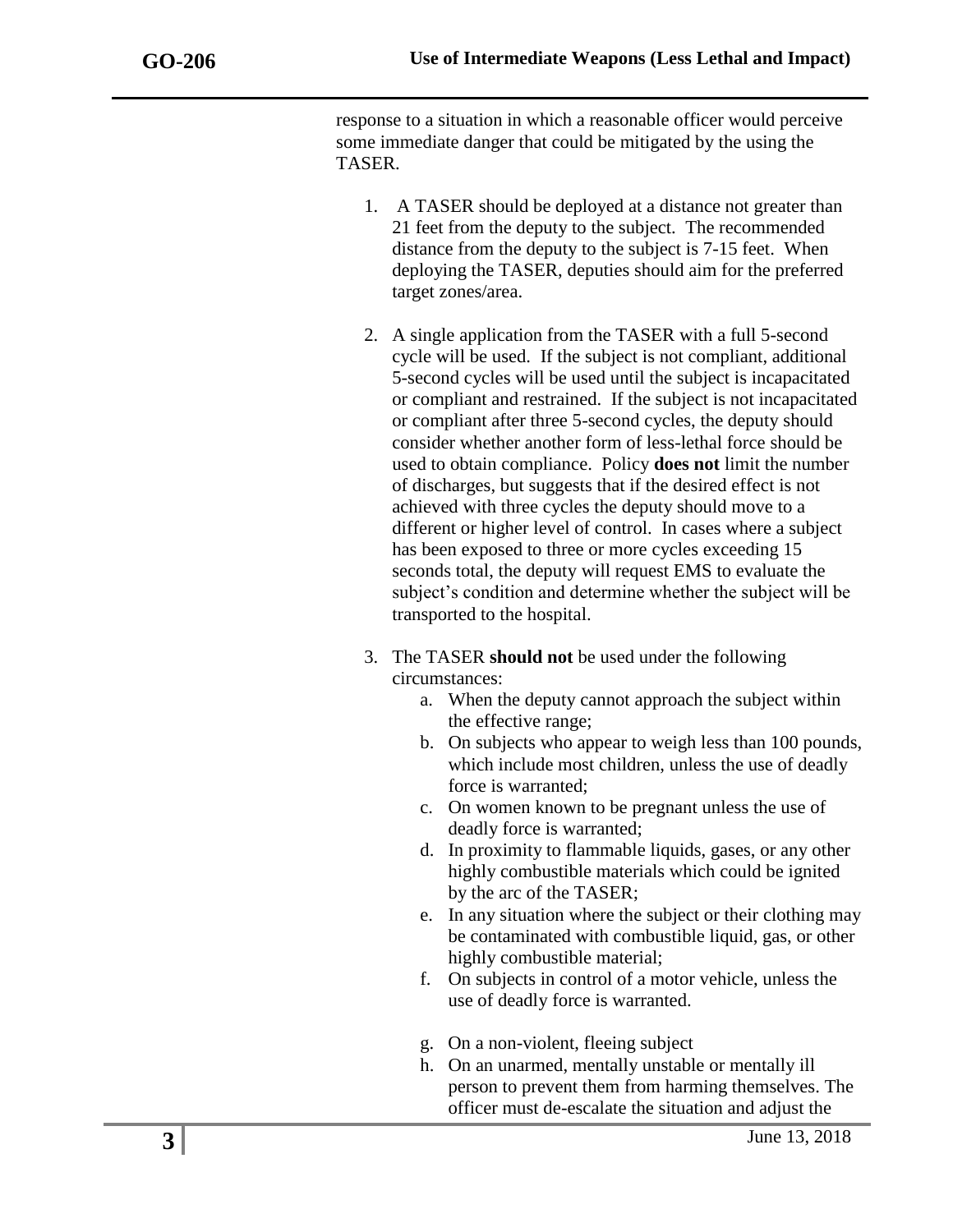application of force downward.

- i. On a subject who is offering stationary and non-violent resistance to a lawful seizure.
- 4. Use of the TASER should be avoided if possible in the following situations:
	- a. Subject with known heart problems;
	- b. Subjects with an obvious debilitating illness;
	- c. The elderly;
	- d. Subjects with known neuromuscular disorders such as muscular sclerosis, muscular dystrophy or epilepsy;
	- e. Subjects known to be using biomedical devices sensitive to electrical current or oxygen theory;
	- f. Subjects who, when incapacitated, may suffer serious bodily injury from a resulting fall due to surrounding environmental hazards (i.e., sharp metals or broken glass, subjects on the edge of a rooftop, etc.).
- 5. The use of the TASER "drive stun" mode should be used primarily to supplement the probe mode to complete the conductive circuit. When using the TASER in the "drive stun" mode, it should be applied to the lower chest area, back, arms, and legs, not the face and head. The "drive stun" requires the same level of justification as a probe deployment.
- 6. The TASER will not be used on a handcuffed or restrained subject, unless extreme violent circumstances develop and use would prevent injury to the deputy, subject, or others.
- 7. The TASER can be worn on the duty belt or molle vest in the holster issued by the Center for Advanced Training. The TASER will be positioned on the opposite side of the midline of the body away from the duty weapon.

### **Effects of the TASER and deputy response:**

- 1. As soon as a subject is struck with the TASER probes, they should become incapacitated and may fall to the ground.
- 2. The subject should be handcuffed and restrained as soon as the deputy deems the situation safe for handcuffing. If another deputy is present, he or she should handcuff the subject immediately during or after the application of the TASER. The optimal time for restraint is during the application is suggested, while the subject is incapacitated.
- 3. The deputy should continue talking to the subject and giving verbal commands throughout this process.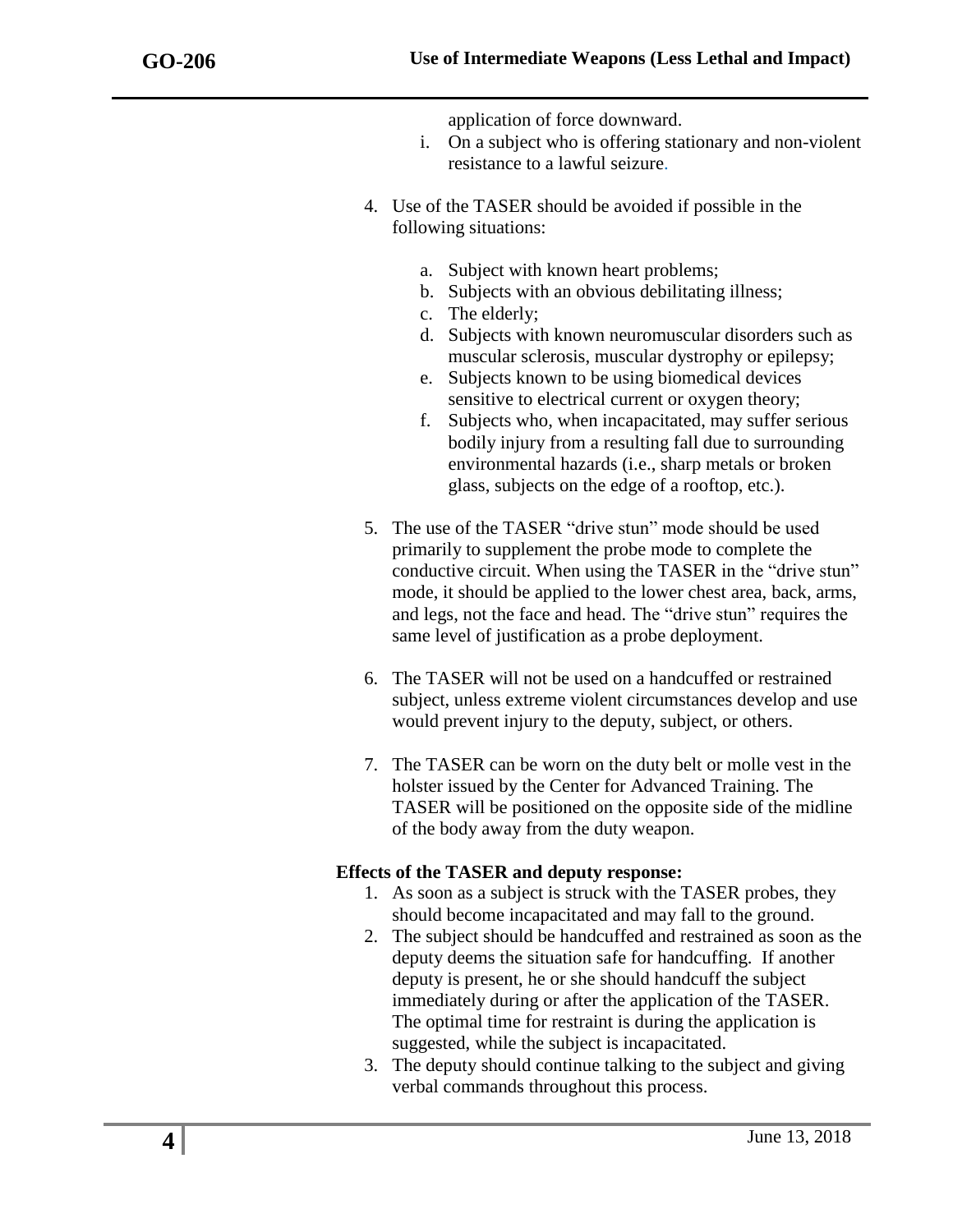- 4. The deputy should reassure the subject that the effect of the TASER is temporary and no further cycles will be delivered as long as the subject complies with instructions and does not continue to resist.
- 5. The subject will be monitored continually by the deputy for any signs of medical distress related to the use of the TASER. If a subject is injured as a result of TASER use (i.e., such as by a fall after incapacitation) and requires medical attention, the deputy will summon assistance from EMS or transport the subject to a medical facility for evaluation.
- 6. Every effort should be made to photograph the signature marks and their location for documentation and possible future investigations.
- 7. The deputy will be responsible for notifying the transport deputy or booking intake officer that the subject had received a TASER application when transfer of custody occurs.
- 8. The expended TASER cartridge and probes shall be considered evidence in the post incident investigation. After removal, place both probes inside their used cartridge, sharps down. They should be collected and handled as evidence.

## **Probe removal:**

TASER probes that penetrate sensitive areas of the subject's body (i.e., neck, face, groin, of any subject and breast area of females) will only be removed by medical personnel.

## **Care and maintenance of the TASER:**

- 1. TASER cartridges shall be carried in issued cartridge carriers, probes down. Cartridges are not to be carried loosely in pockets or similar fashion. Carrying cartridges in this manner can cause static electricity, which may prompt the cartridge to deploy. All TASER cartridges will be stored in their shipping boxes until issued.
- 2. TASER cartridges will be stored in a cool, dry environment. Cartridges should be replaced according to their expiration date and damage or loose blasting doors.
- 3. **Batteries should not be removed from the TASER**. Doing so can interfere with the internal clock and data downloads.
- 4. **TASER Instructors Only** will address malfunctions and battery replacement. Batteries (DPM) should be replaced at 20%. Other concerns should be directed to the staff at the Center for Advanced Training.
- 5. **A spark test** will be conducted on the TASER before each tour of duty to ensure it is functioning properly.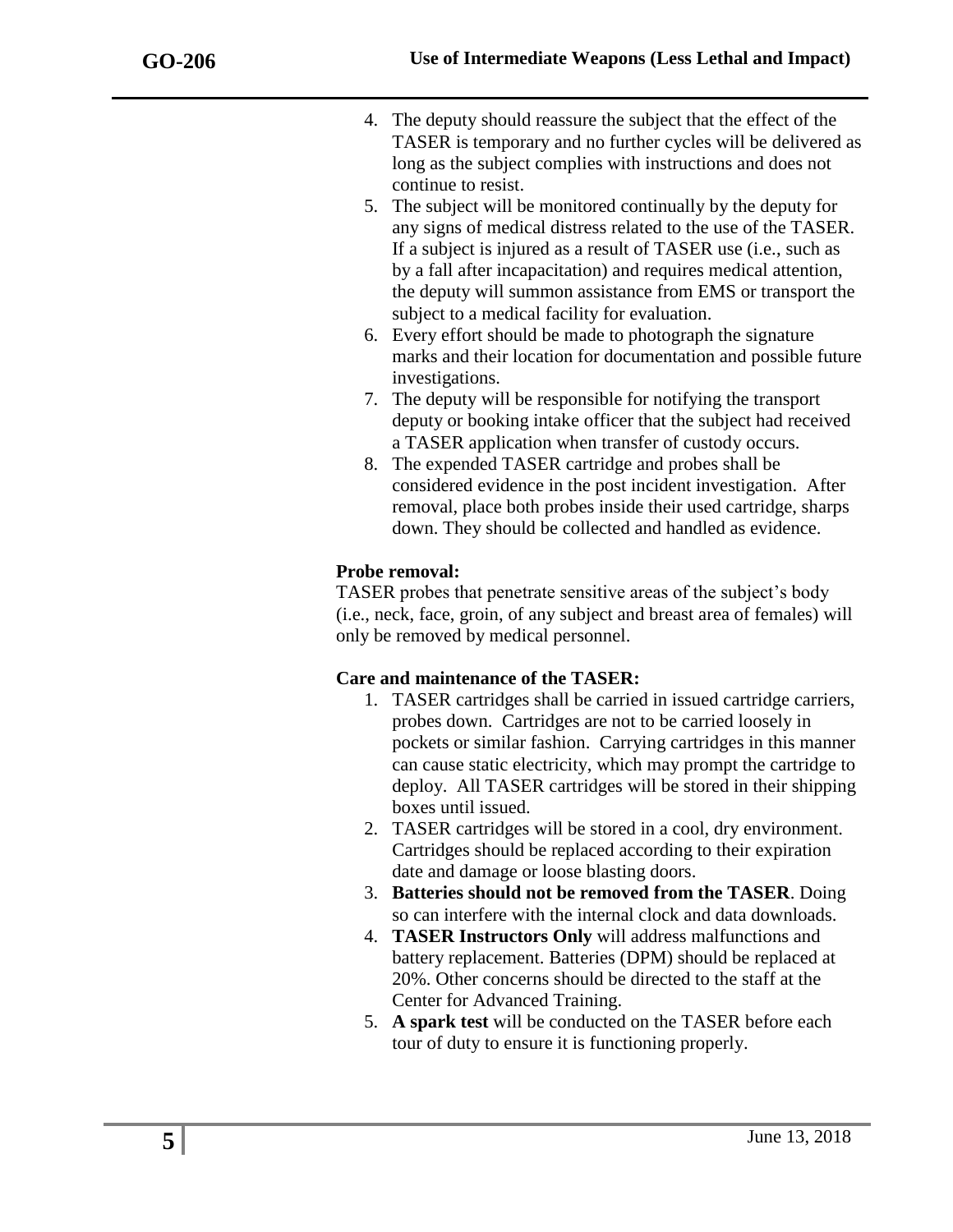## **PROCEDURE FOR USE**

**OF STUN-CUFF:** The Stun-Cuff is a wireless electronic restraint device that attaches to the wrist or ankle and locks into place by an adjustable strap. Upon remote initial activation via a wireless transmitter, the Stun-Cuff produces a 5 second initial shock of 50,000 volts. The Stun-Cuffs will be secured in the supervisor's office at Circuit Court.

## **General Requirements:**

Every utilization of a Stun-Cuff should be approved by a supervisor prior to application. Deputies should only use the Stun-Cuff after it has been certified by the detention center that the detainee does not have any medical conditions that would prohibit the use of the Stun-Cuff (heart disease, pregnancy, muscular dystrophy, or multiple sclerosis). Provided the detainee has none of those conditions, the detainee should be read aloud the "Warning Regarding Use and Potential Side-Effects" section of the "Stun-Cuff Utilization Form" prior to utilizing the Stun-Cuff. If possible, the deputy should secure a waiver from the detainee (also located on the form).

### **Application:**

In context of courtroom appearances, the Stun-Cuff should be applied prior to entering the Courtroom. The Stun-Cuff can be placed in two locations on the detainee's body: on the wrist or on the ankle. The Stun-Cuff should be located and secured in accordance with provided training materials. An assigned deputy, who has completed the Stun-Cuff training course, should maintain control over the Stun-Cuff remote transmitter at all times and be familiar with its use and operation.

### **Use:**

The Stun-Cuff should only be used in the following circumstances and should always be used in a manner that is objectively reasonable:

- Attempted assault by a prisoner on anyone.
- Attempted escape by the prisoner.
- Any outburst or movement that would reasonably appear to threaten an escape or assault.
- Failure to comply with a lawful command that would justify the use of force.
- Any attempt to remove or tamper with the Stun-Cuff.
- Loss of control or visual contact with the prisoner.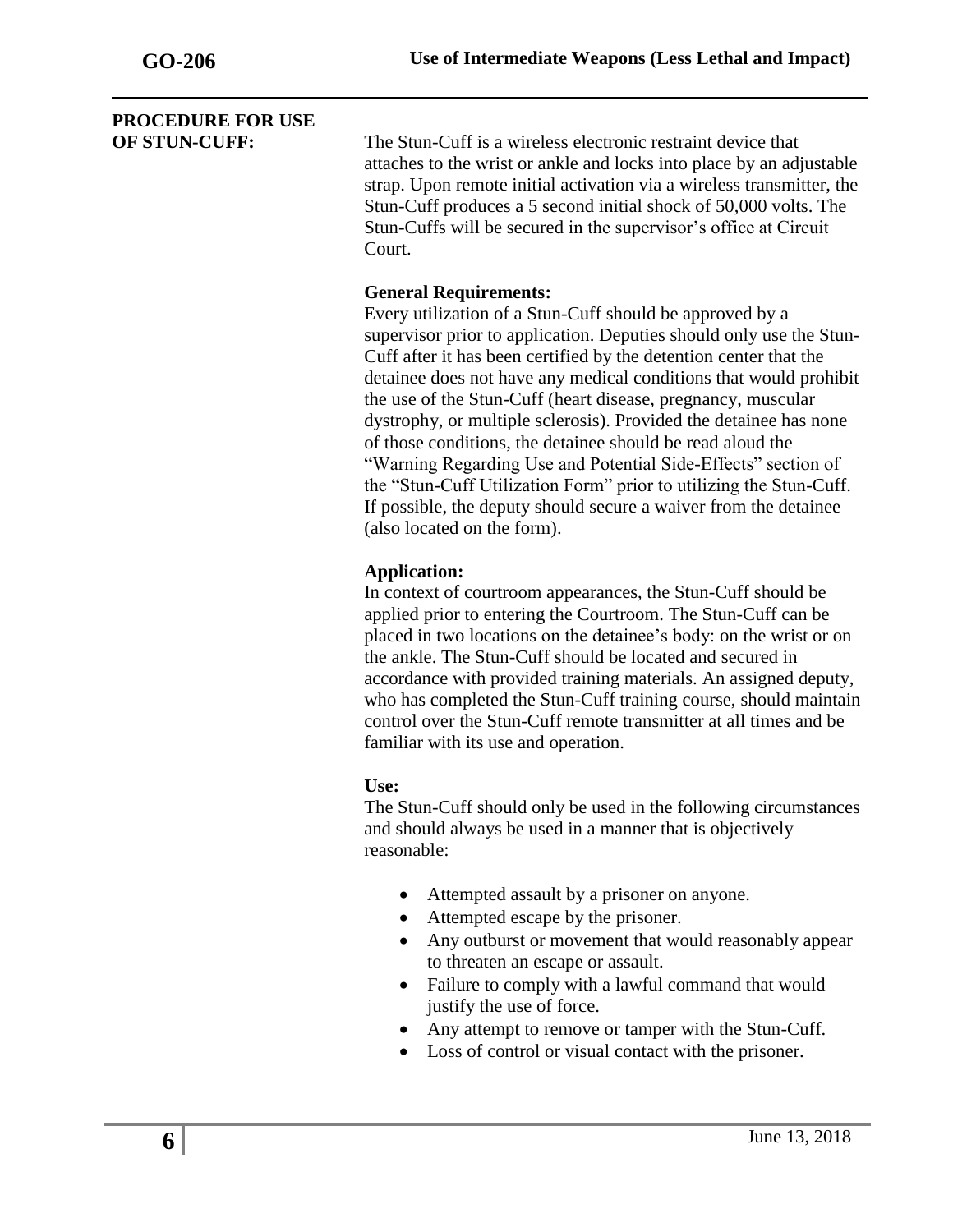The Stun-Cuff **should not** be used under the following circumstances:

- In potentially flammable or explosive environments
- On individuals who are passively resisting
- On individuals who could fall from a significant height, unless attempting escape.

Any use of the Stun-Cuff should be documented in a Code-5 incident report and Supervisor should be notified immediately. Photographs of where the Stun-Cuff was activated should be taken. Contact EMS, if needed.

### **PROCEDURE FOR USE OF THE ASP BATON: General Requirements:**

Deputies are not required to carry the ASP baton on their duty belt or their person; however, it must be readily accessible while a deputy is on duty.

Unless deadly force is authorized, deputies should NOT target a subject's head, neck, sternum, spine, or groin.

# **EXIGENT (IMPROVISED)**

**IMPACT WEAPONS:** The use of instruments other than department-authorized impact weapons as a weapon for striking or jabbing is strongly discouraged. Use is only acceptable when other authorized force options have been exhausted, are unavailable, or are ineffective. Depending on the totality of circumstances, deputies may use other tools or items as a striking implement. These items may include a radio, flashlight, or any other hard objects that, when used, would interrupt or incapacitate an aggressive subject. The use of any improvised impact weapon against a subject shall be considered a Response to Aggression and shall be reported in accordance with General Order 205. Members must be able to articulate to a supervisor a compelling need to use any other device or object other than an authorized baton as an impact weapon.

### **PROCEDURE FOR USE OF THE LESS LETHAL IMPACT MUNITIONS: General Requirements:**

For purposes of this section, Sheriff's Office less lethal impact munitions consist of 12-gauge bean bag rounds, 37mm impact munitions, and 40mm impact munitions. Individual operators should be familiar with specific munitions and the manufactures suggested deployment, i.e., skip fire versus direct fire and minimum deployment distances.